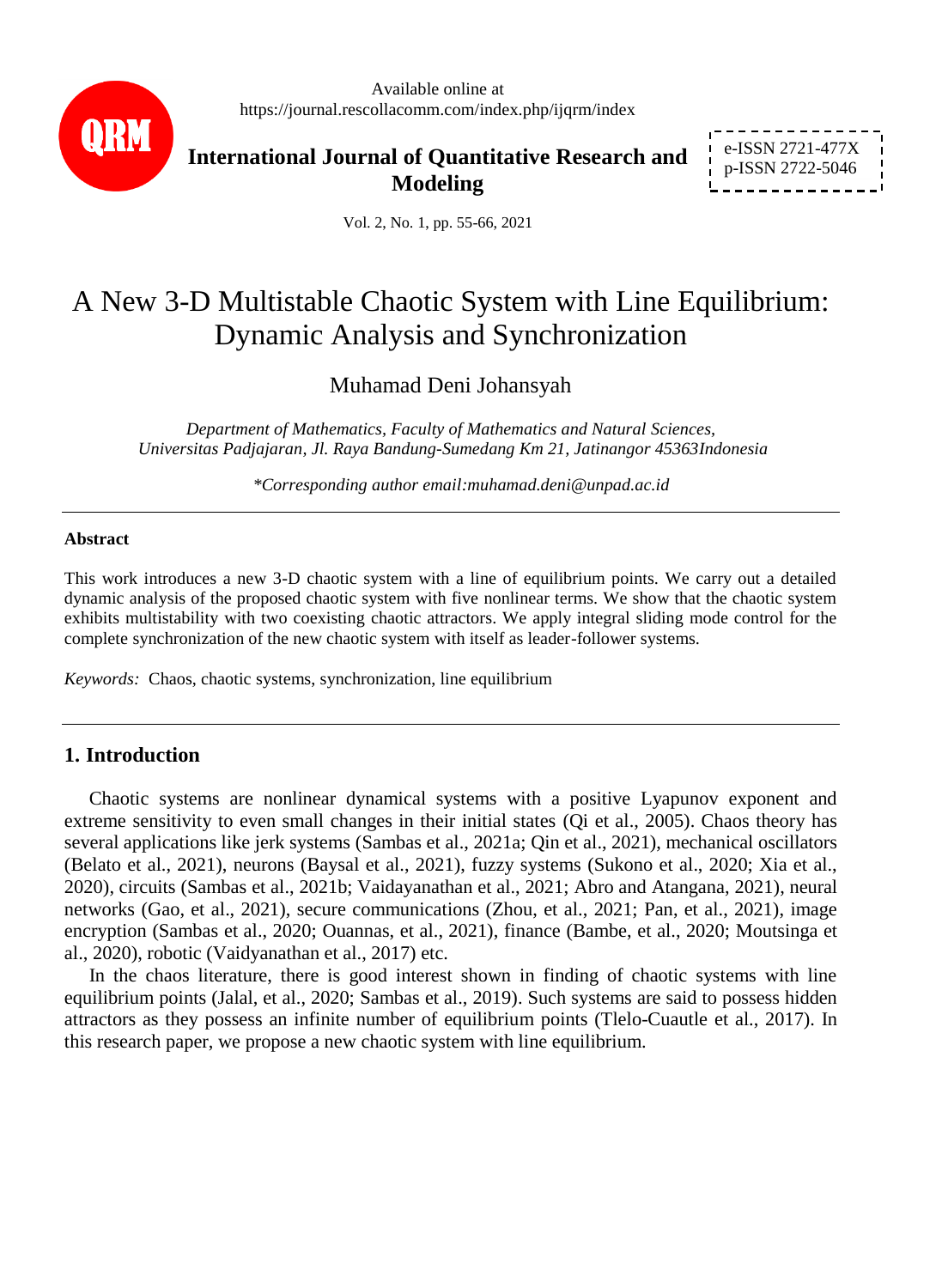Multistablity is a special property of nonlinear dynamics systems which is the coexistence of periodic orbits and/or chaotic attractors for same parameter set but different initial conditions (Chakraborty and Poria, 2019; Mobayen et al., 2021). In this work, we show that the new chaotic system has multistability with coexisting attractors.

Control of dynamical systems exhibiting chaos is an active research area in the control literature (Peng and Chen, 2008). Many control methods are used in control engineering for the control and synchronization of chaotic systems such as nonlinear control (Cai and Tan, 2007), adaptive control (Vaidyanathan, 2015), backstepping control (Yassen, 2006), sliding mode control (Jang et al., 2002), etc. In this work, we use integral sliding mode control to derive global synchronization of the new chaotic systems taken as leader-follower systems with unknown constants. Sliding mode control has attractive properties such as fast convergence, robustness etc. (Vaidyanathan et al., 2019).

This research work is organized in the following manner. Section 2 gives the mathematical model of the new chaotic system with face-like equilibrium curve. Section 3 investigates the global self-synchronization of the new chaotic systems considered as leader-follower systems using adaptive control. Section 4 contains the conclusions.

### **2. A New Chaotic System with a Line of Equilibrium Points**

In this work, we consider a new 3-D system having the dynamics  
\n
$$
\begin{cases}\n\dot{y}_1 = y_2 y_3 \\
\dot{y}_2 = y_1 - y_2 \\
\dot{y}_3 = a | y_1 | -b y_1^2 - c y_1^4 - d y_2^2\n\end{cases}
$$
\n(1)

In (1),  $Y = (y_1, y_2, y_3)$  is the state vector and  $(a, b, c, d)$  is the parameter vector.

We show that the system (1) exhibits a *chaotic attractor* when the parameter vector is taken as  $a = 6, b = 0.5, c = 2, d = 0.1$ (2)

For MATLAB plot, we take the initial state of the chaotic system (1) as  $y_1(0) = 0.4$ ,  $y_2(0) = 0.2$ ,  $y_3(0) = 0.4$ (3)

Using Wolf algorithm (Wolf, et al., 1985), we calculate the Lyapunov characteristic exponents (LCE) in MATLAB for the 3-D system (1) for the parameters (2) and the initial state (3) for  $T = 1E5$  seconds as follows:

 $\mu_1 = 0.1812, \ \mu_2 = 0, \ \mu_3 = -1.1782$  (4)

Figure 1 shows the Lyapunov exponents of the new chaotic system (1) for Figure 1 shows the Lyapunov exponents of the new<br>  $(a, b, c, d) = (6, 0.5, 2, 0.1)$  and the initial state  $Y(0) = (0.4, 0.2, 0.4)$ .

The system (1) is chaotic since it possesses a positive Lyapunov characteristic exponent The system (1) is chaotic since it possesses a positive Eyapunov characteristic exponent  $\mu_1 = 0.1812$ . We also find that  $\mu_1 + \mu_2 + \mu_3 = -0.9970 < 0$ . Since the sum of the Lyapunov characteristic exponents is negative, we deduce that the 3-D system (1) is dissipative.

The Kaplan-Yorke dimension of the new chaotic system (1) is classified as follows:  
\n
$$
D_{\text{KY}} = 2 + \frac{\mu_1 + \mu_2}{|\mu_3|} = 2 + \frac{0.1812 + 0}{1.1782} = 2.1538
$$
\n(5)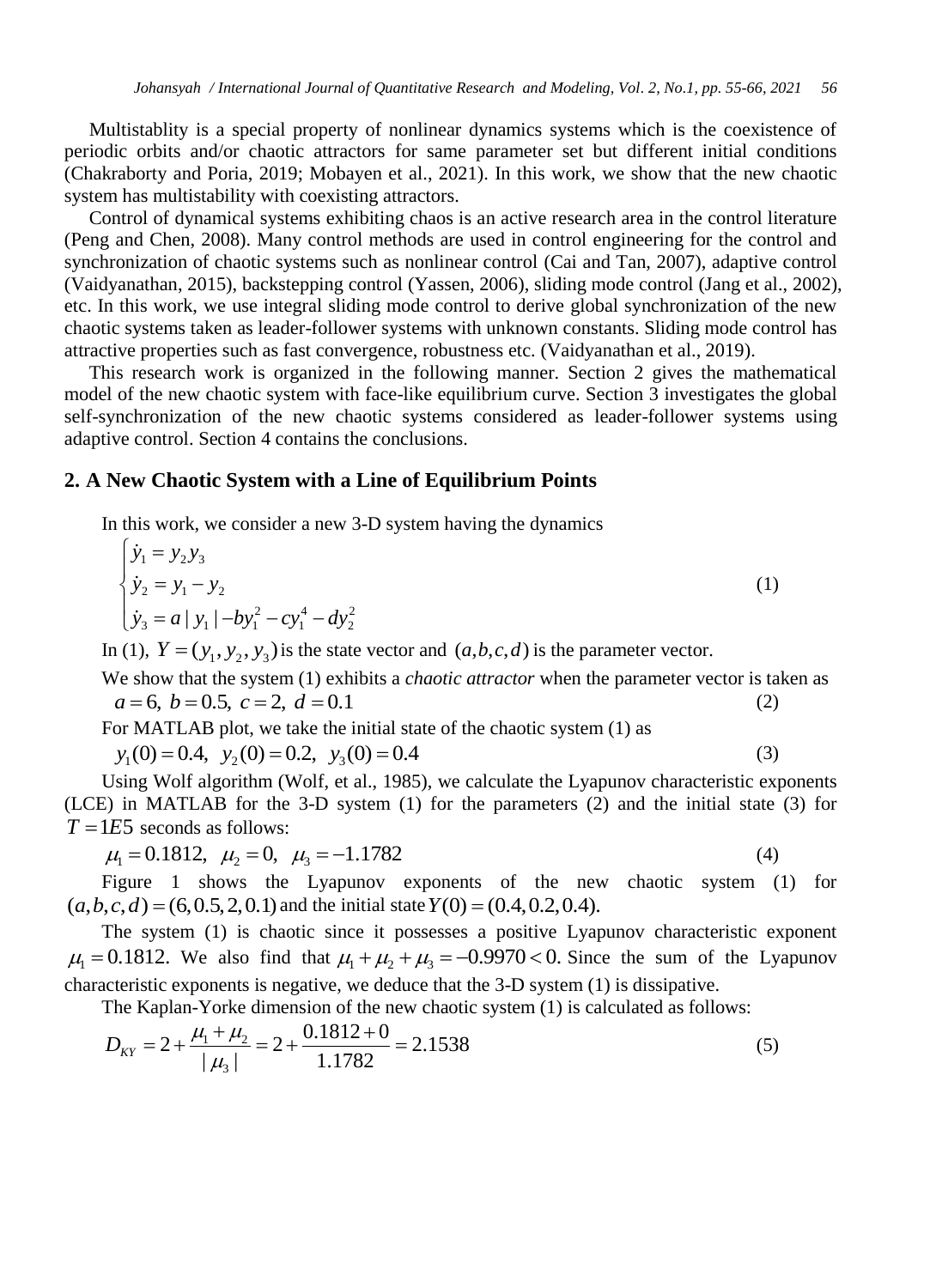Figure 2 shows the MATLAB plots of the new chaotic system (1) in various coordinate planes Figure 2 shows the MATLAD plots of the hew chaotic system (1) in various coordinate plane and the 3-D space for the parameter vector  $(a,b,c,d) = (6,0.5,2,0.1)$  and  $Y(0) = (0.4,0.2,0.4)$ .



**Figure 1.** Lyapunov exponents of the new 3-D chaotic system (1) for the parameter state . Lyapunov exponents of the new 3-D chaotic system (1) for the parameter  $(a,b,c,d) = (6,0.5,2,0.1)$  and initial state  $Y(0) = (0.4,0.2,0.4)$ .

The equilibrium points of the chaotic system (1) are obtained by solving the system of equations:

$$
y_2 y_3 = 0 \tag{6a}
$$

$$
y_1 - y_2 = 0 \tag{6b}
$$

$$
a | y_1 | -b y_1^2 - c y_1^4 - d y_2^2 = 0
$$
 (6c)

From (6b), we see that  $y_1 = y_2$ . Hence, the equations (6a) reduce to the system:

$$
y_1 y_3 = 0 \tag{7a}
$$

$$
a | y_1 | -(b+d) y_1^2 - c y_1^4 = 0
$$
 (7b)

From (7a),  $y_1 = 0$  or  $y_3 = 0$ .

If  $y_1 = 0$ , then  $y_2 = y_1 = 0$ . In this case, the  $y_3$  – axis is a line equilibrium for the system (1). If  $y_1 \neq 0$ , then  $y_3 = 0$ . Solving (7b) for the parameter values  $(a, b, c, d) = (6, 0.5, 2, 0.1)$ , we get three roots namely  $y_1 = 0$ ,  $y_1 = 1.3730$  and  $y_1 = -1.3730$ .

Since  $y_2 = y_1$ , we get corresponding values of  $y_2$ , viz.  $y_2 = 0$ ,  $y_2 = 1.3730$  and  $y_2 = -1.3730$ .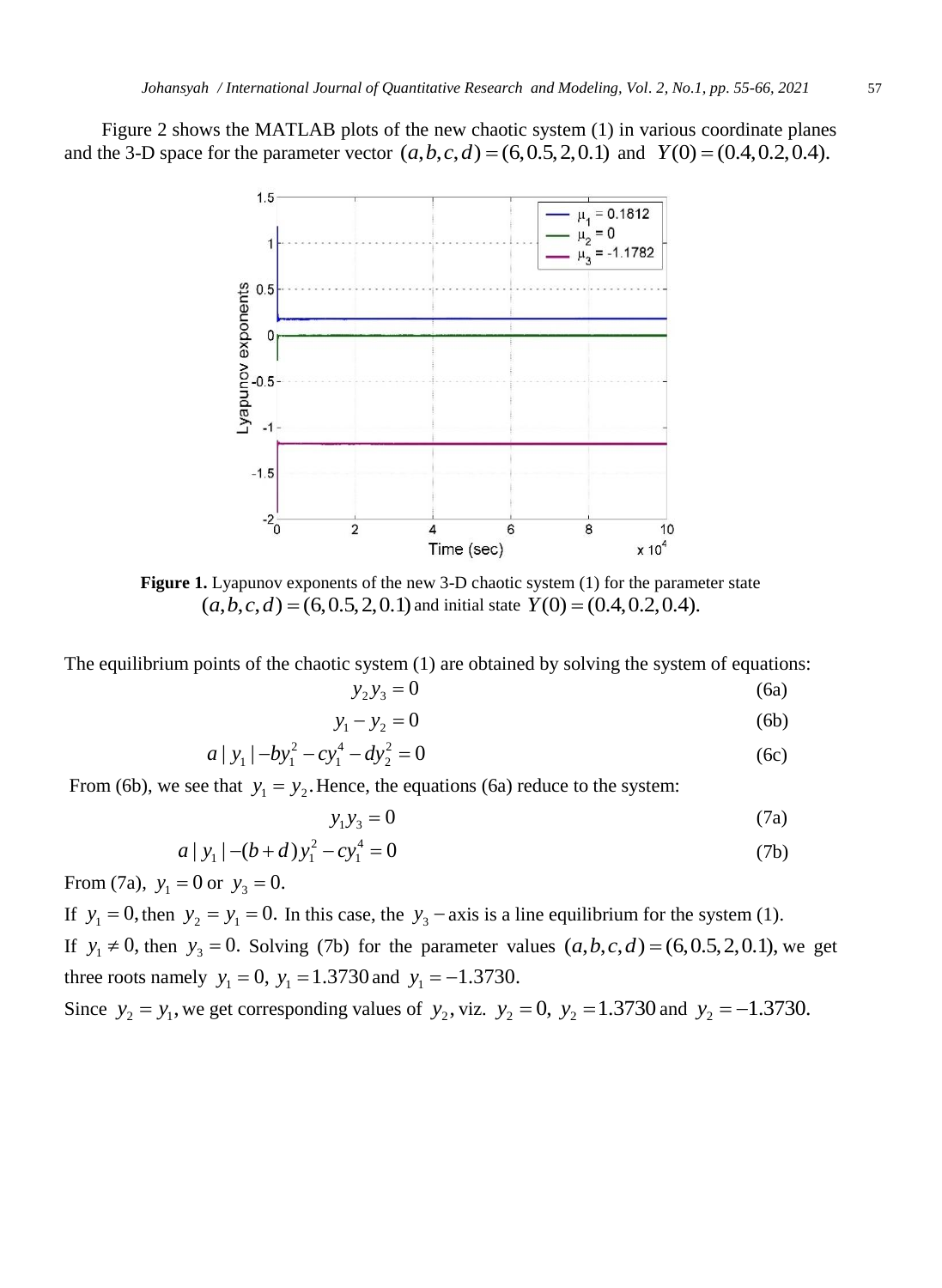Thus, we get three equilibrium points on the  $(y_1, y_2)$  plane as follows:  $\Omega_0 = (0, 0, 0)$ ,  $\Omega_1 = (1.3730, 1.3730, 0)$  and  $\Omega_2 = (-1.3730, -1.3730, 0)$ . The point  $\Omega_0$  lies on the  $y_3$  - axis. Thus, this is already included in the equilibrium points of the system (1).

Hence, the equilibrium points of the system (1) consists of the  $y_3$  – axis and the two equilibria on the  $(y_1, y_2)$  – plane given by  $\Omega_1 = (1.3730, 1.3730, 0)$  and  $\Omega_2 = (-1.3730, -1.3730, 0)$ . It is easy to verify that  $\Omega_1$  and  $\Omega_2$  are unstable saddle focus points for the chaotic system (1).



**Figure 2.** MATLAB signal plots of the new 3-D chaotic system (1) for  $(a, b, c, d) = (6, 0.5, 2, 0.1)$  and  $Y(0) = (0.4, 0.2, 0.4).$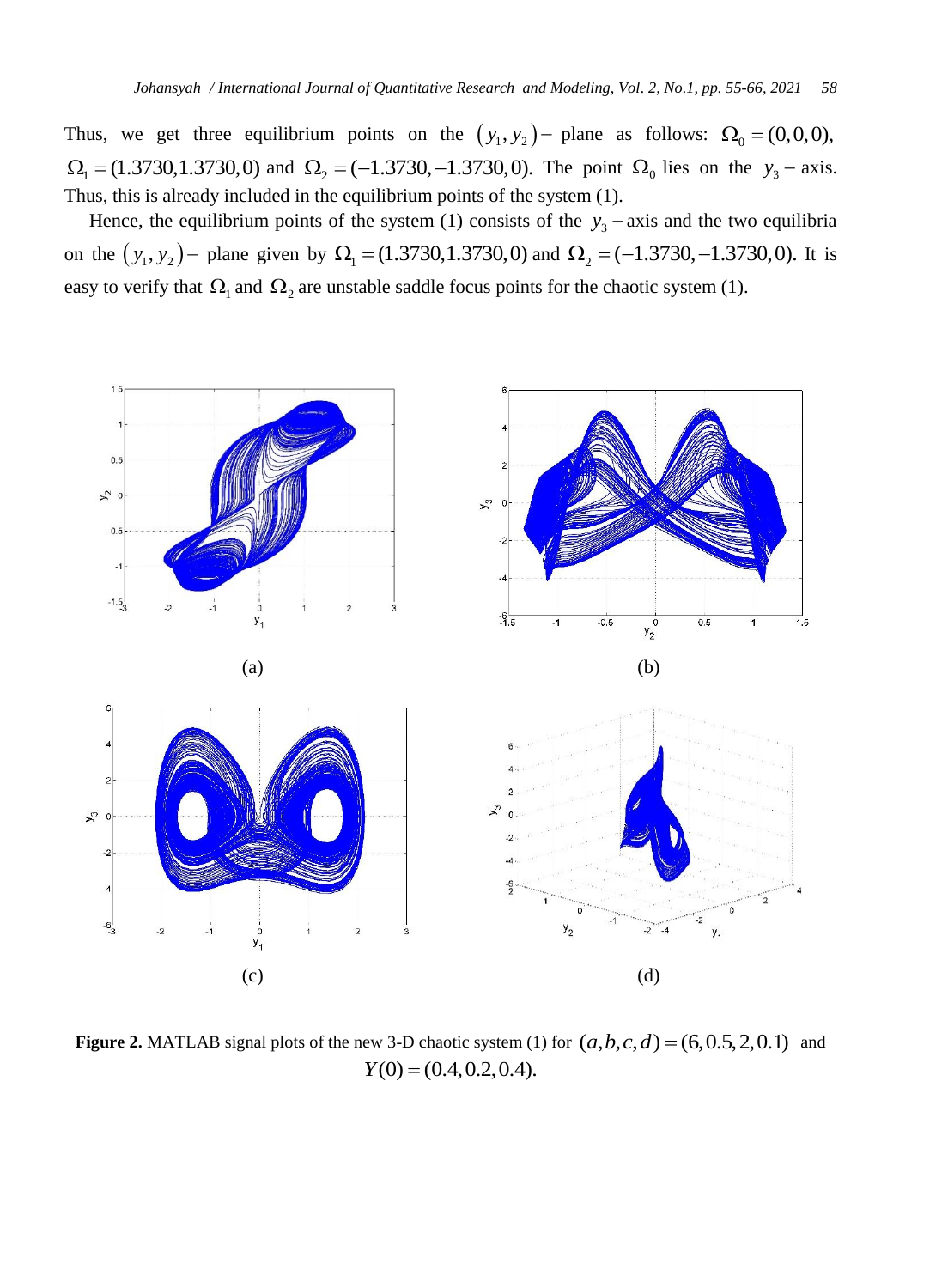Multistability, namely coexisting attractors with same parameters but different initial values, is an interesting nonlinear phenomenon in chaotic systems.

When fixing the parameters as  $(a,b,c,d) = (6,0.5,2,0.1)$  and the initial conditions as  $Y_0 = (0.4, 0.2, 0.4)$ , (blue),  $Z_0 = (-0.8, -0.8, -0.8)$  (red), two coexisting chaotic attractors are obtained for the chaotic system (1) as shown in Figure 3.



Figure 3. Phase portraits of the coexisting chaotic attractors of the 3-D system (1) for **gare 5.** Thase portraits of the coexisting enable attractors of the 5-D system (1)<br>  $(a, b, c, d) = (6, 0.5, 2, 0.1) : (a) (y_1, y_2)$  – plane and (b)  $(y_2, y_3)$  – plane.

## **3. Global Synchronization of the New Chaotic Systems with Line Equilibrium via Integral Sliding Mode Control**

As a control application, we employ integral sliding mode control for the global synchronization between the states of the new chaotic systems taken as *leader-follower* systems.

As the leader system, we consider the new chaotic system with line equilibrium described by\n
$$
\begin{cases}\n\dot{y}_1 = y_2 y_3 \\
\dot{y}_2 = y_1 - y_2 \\
\dot{y}_3 = a | y_1 | -b y_1^2 - c y_1^4 - d y_2^2\n\end{cases}
$$
\n(8)

We denote the state of the leader system (9) as  $Y = (y_1, y_2, y_3)$ .

As the follower system, we take the controlled chaotic system with line equilibrium described by\n
$$
\begin{cases}\n\dot{z}_1 = z_2 z_3 + v_1 \\
\dot{z}_2 = z_1 - z_2 + v_2 \\
\dot{z}_3 = a \mid z_1 \mid -bz_1^2 - cz_1^4 - dz_2^2 + v_3\n\end{cases}
$$
\n(9)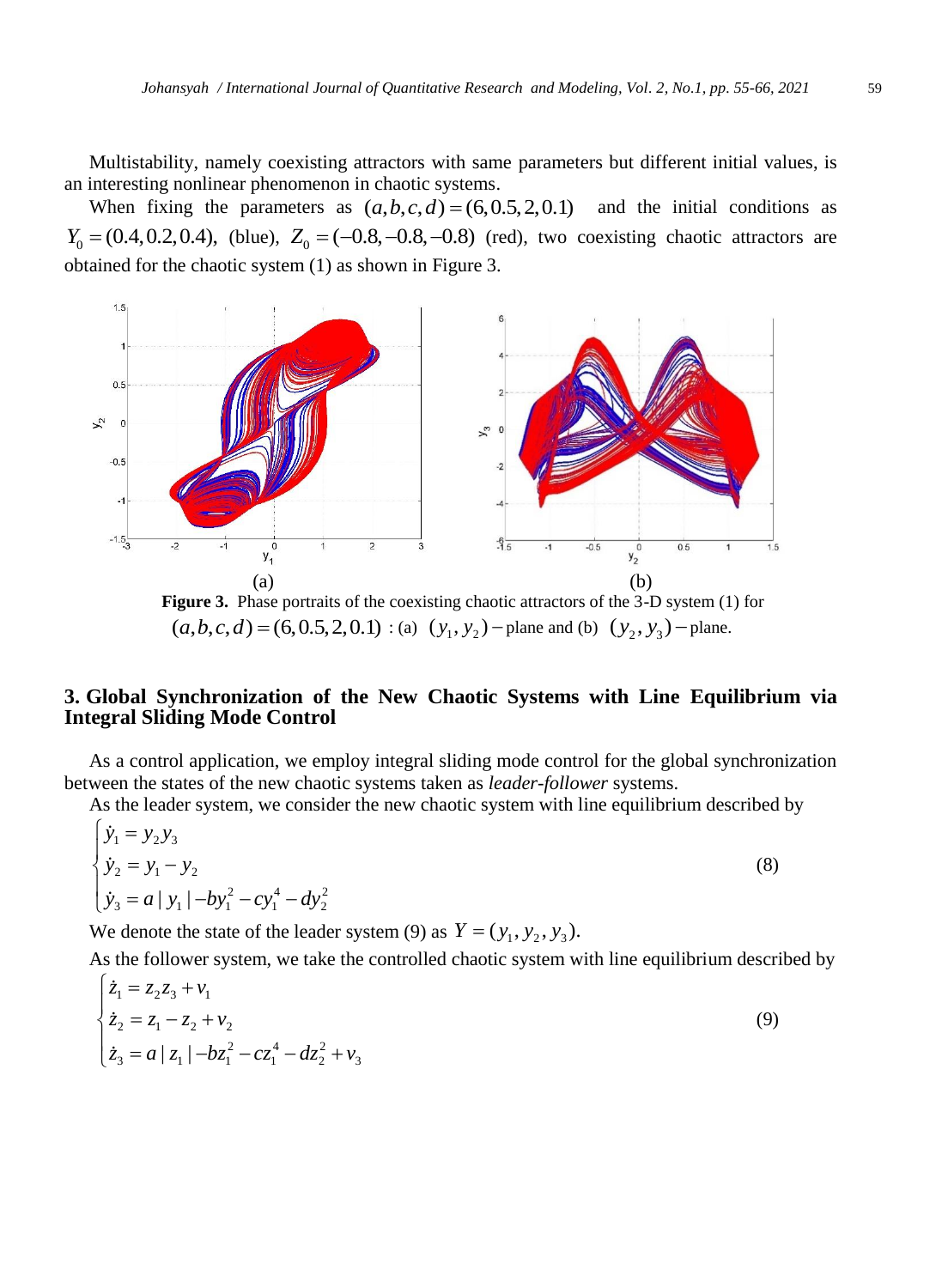We denote the state of the follower system (10) as  $Z = (z_1, z_2, z_3)$ .

In the system (9),  $v = (v_1, v_2, v_3)$  is an integral sliding mode control to be designed using sliding mode control theory.

The synchronization errors between the chaotic systems (8) and (9) are defined in the following manner:

$$
\begin{cases} \n\varepsilon_1 = z_1 - y_1 \\ \n\varepsilon_2 = z_2 - y_2 \\ \n\varepsilon_3 = z_3 - y_3 \n\end{cases} \n\tag{10}
$$

$$
\begin{aligned}\n\left[\varepsilon_{3} = z_{3} - y_{3}\right] \text{We obtain the following system for the error dynamics:} \\
\begin{cases}\n\dot{\varepsilon}_{1} &= z_{2}z_{3} - y_{2}y_{3} + v_{1} \\
\dot{\varepsilon}_{2} &= \varepsilon_{1} - \varepsilon_{2} + v_{2} \\
\dot{\varepsilon}_{3} &= a(\vert z_{1} \vert - \vert y_{1} \vert) - b(z_{1}^{2} - y_{1}^{2}) - c(z_{1}^{4} - y_{1}^{4}) - d(z_{2}^{2} - y_{2}^{2}) + v_{3} \\
\dot{\varepsilon}_{4} &= \varepsilon_{1} - \varepsilon_{2} + v_{1} \\
\dot{\varepsilon}_{5} &= a(\vert z_{1} \vert - \vert y_{1} \vert) - b(z_{1}^{2} - y_{1}^{2}) - c(z_{1}^{4} - y_{1}^{4}) - d(z_{2}^{2} - y_{2}^{2}) + v_{3}\n\end{cases} \tag{11}
$$

In the ISMC design, an integral sliding manifold is defined for each error variable as follows:

$$
\begin{cases}\nS_1 = \varepsilon_1 + \alpha_1 \int_0^t \varepsilon_1(\theta) d\theta \\
S_2 = \varepsilon_2 + \alpha_2 \int_0^t \varepsilon_2(\theta) d\theta \\
S_3 = \varepsilon_3 + \alpha_3 \int_0^t \varepsilon_3(\theta) d\theta\n\end{cases}
$$
\n(12)

From (12), we deduce the following:

$$
\begin{cases}\n\dot{S}_1 = \dot{\varepsilon}_1 + \alpha_1 \varepsilon_1 \\
\dot{S}_2 = \dot{\varepsilon}_2 + \alpha_2 \varepsilon_2 \\
\dot{S}_3 = \dot{\varepsilon}_3 + \alpha_3 \varepsilon_3\n\end{cases}
$$
\n(13)

In the ISMC design, we assume that  $\alpha_i > 0$  for  $i = 1, 2, 3$ .

Based on the exponential reaching law [48], we set the following:

$$
\begin{cases}\n\dot{S}_1 = -\beta_1 \text{sgn}(S_1) - K_1 S_1 \\
\dot{S}_2 = -\beta_2 \text{sgn}(S_2) - K_2 S_2 \\
\dot{S}_3 = -\beta_3 \text{sgn}(S_3) - K_3 S_3\n\end{cases}
$$
\n(14)

By comparing the equations (13) and (14), we get the following: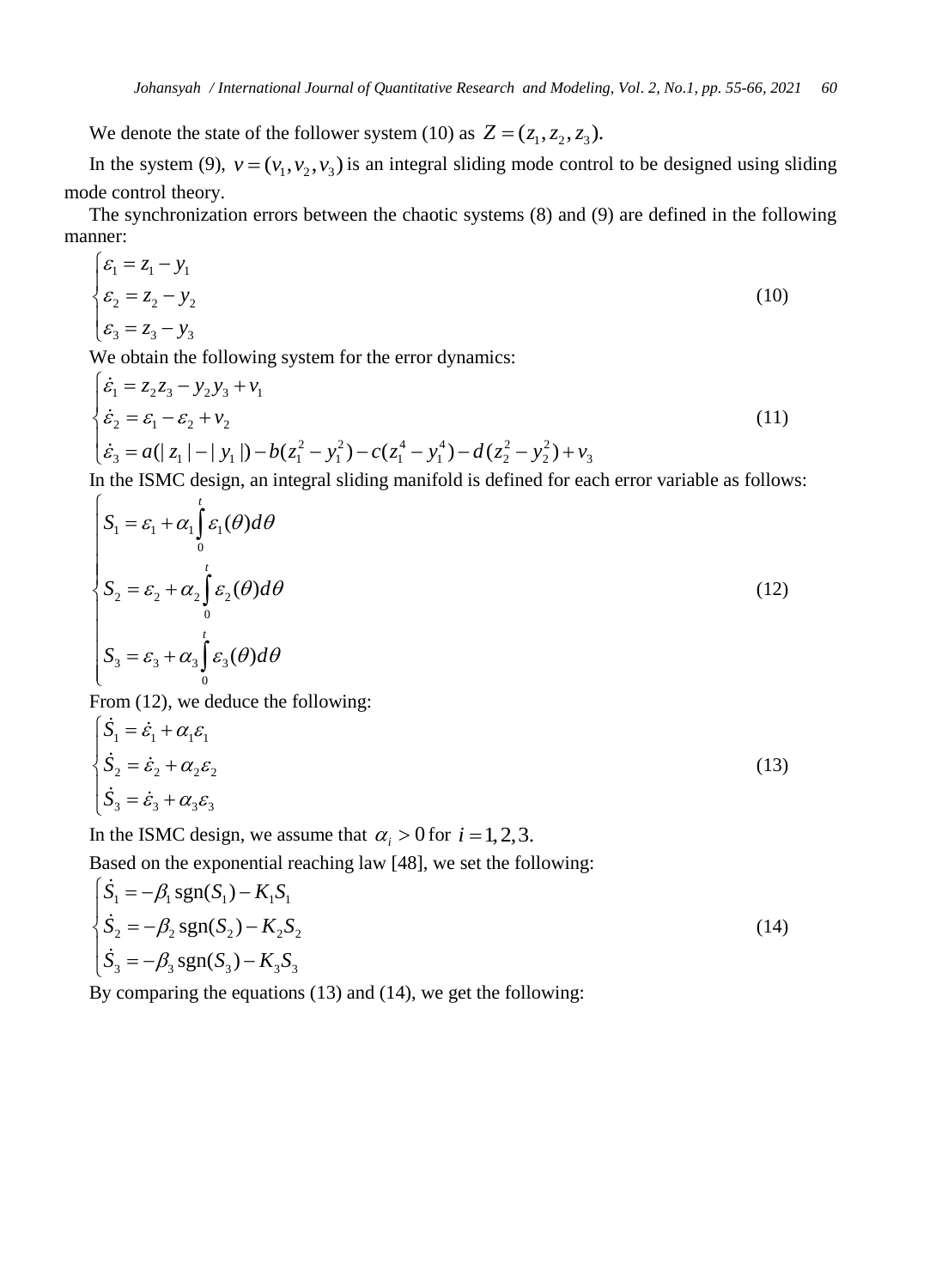$$
\begin{cases}\n\dot{\varepsilon}_1 + \alpha_1 \varepsilon_1 = -\beta_1 \operatorname{sgn}(S_1) - K_1 S_1 \\
\dot{\varepsilon}_2 + \alpha_2 \varepsilon_2 = -\beta_2 \operatorname{sgn}(S_2) - K_2 S_2 \\
\dot{\varepsilon}_3 + \alpha_3 \varepsilon_3 = -\beta_3 \operatorname{sgn}(S_3) - K_3 S_3\n\end{cases}
$$
\nWe combine the equations (11) and (15) to obtain the following:

\n
$$
\begin{cases}\nz_2 z_3 - y_2 y_3 + v_1 + \alpha_1 \varepsilon_1 = -\beta_1 \operatorname{sgn}(S_1) - K_1 S_1 \\
\alpha_3 = \beta_1 \operatorname{sgn}(S_1) - K_1 S_1\n\end{cases}
$$
\n(15)

We combine the equations (11) and (15) to obtain the following:  
\n
$$
\begin{cases}\nz_2z_3 - y_2y_3 + v_1 + \alpha_1\varepsilon_1 = -\beta_1 \text{sgn}(S_1) - K_1S_1 \\
\varepsilon_1 - \varepsilon_2 + v_2 + \alpha_2\varepsilon_2 = -\beta_2 \text{sgn}(S_2) - K_2S_2 \\
a(|z_1| - |y_1|) - b(z_1^2 - y_1^2) - c(z_1^4 - y_1^4) - d(z_2^2 - y_2^2) + v_3 + \alpha_3\varepsilon_3 = -\beta_3 \text{sgn}(S_3) \\
-S_3S_3\n\end{cases}
$$
\n(16) we obtain the required dilation and parallel by  $\varepsilon_1$  follows

$$
-K_3S_3
$$
  
From Eq. (16), we obtain the required sliding mode control law as follows:  

$$
\begin{cases}\nv_1 = -z_2z_3 + y_2y_3 - \alpha_1\varepsilon_1 - \beta_1 \text{sgn}(S_1) - K_1S_1 \\
v_2 = -\varepsilon_1 + \varepsilon_2 - \alpha_2\varepsilon_2 - \beta_2 \text{sgn}(S_2) - K_2S_2 \\
v_3 = -a(|z_1| - |y_1|) + b(z_1^2 - y_1^2) + c(z_1^4 - y_1^4) + d(z_2^2 - y_2^2) \\
-\alpha_3\varepsilon_3 - \beta_3 \text{sgn}(S_3) - K_3S_3\n\end{cases}
$$
\n(17)

*Theorem 1.* The new chaotic systems (8) and (9) with line equilibrium points are globally and asymptotically synchronized for all initial conditions  $Y(0), Z(0) \in R^3$  by the integral sliding mode controller (17), where the constants  $\alpha_i$ ,  $\beta_i$ ,  $K_i$ , (*i* = 1, 2, 3) are all positive.

*Proof.* We establish this theorem using Lyapunov stability theory (Khalil, 2001).

First, we consider the quadratic and positive definite Lyapunov function defined by

$$
V(S_1, S_2, S_3) = \frac{1}{2} (S_1^2 + S_2^2 + S_3^2)
$$
\n(18)

We determine the time-derivative of *V* as follows:  
\n
$$
\dot{V} = \sum_{i=1}^{3} S_i \left[ -\beta_i \text{sgn}(S_i) - K_i S_i \right] = \sum_{i=1}^{3} \left[ -\beta_i |S_i| - K_i S_i^2 \right]
$$
\n(19)

From (19), we see that  $\dot{V}$  is negative definite at all points of  $R^3$ . Using Lyapunov stability theory (Khalil, 2001), we conclude that  $S_i(t) \to 0$  as  $t \to \infty$  for each  $i = 1, 2, 3$ .

Hence, it follows that  $\varepsilon_i(t) \to 0$  as  $t \to \infty$  for each  $i = 1, 2, 3$ . This completes the proof. For MATLAB simulations, we take  $(a, b, c, d) = (6, 0.5, 2, 0.1)$ .

We take the sliding constants as follows:  $\alpha_1 = \alpha_2 = \alpha_3 = 0.2$  and  $\beta_1 = \beta_2 = \beta_3 = 0.2$ .

We take the gain constants as  $K_i = 20$  for each  $i = 1, 2, 3$ .

We take the initial state of the new chaotic system (8) as  
\n
$$
y_1(0) = 0.7
$$
,  $y_2(0) = 3.4$ ,  $y_3(0) = 1.5$  (20)

We also consider the initial state of the new chaotic system (9) as  

$$
z_1(0) = 2.1
$$
,  $z_2(0) = 1.6$ ,  $z_3(0) = 4.8$  (21)

Figures 5-8 shows the complete synchronization of the new chaotic systems (8) and (9).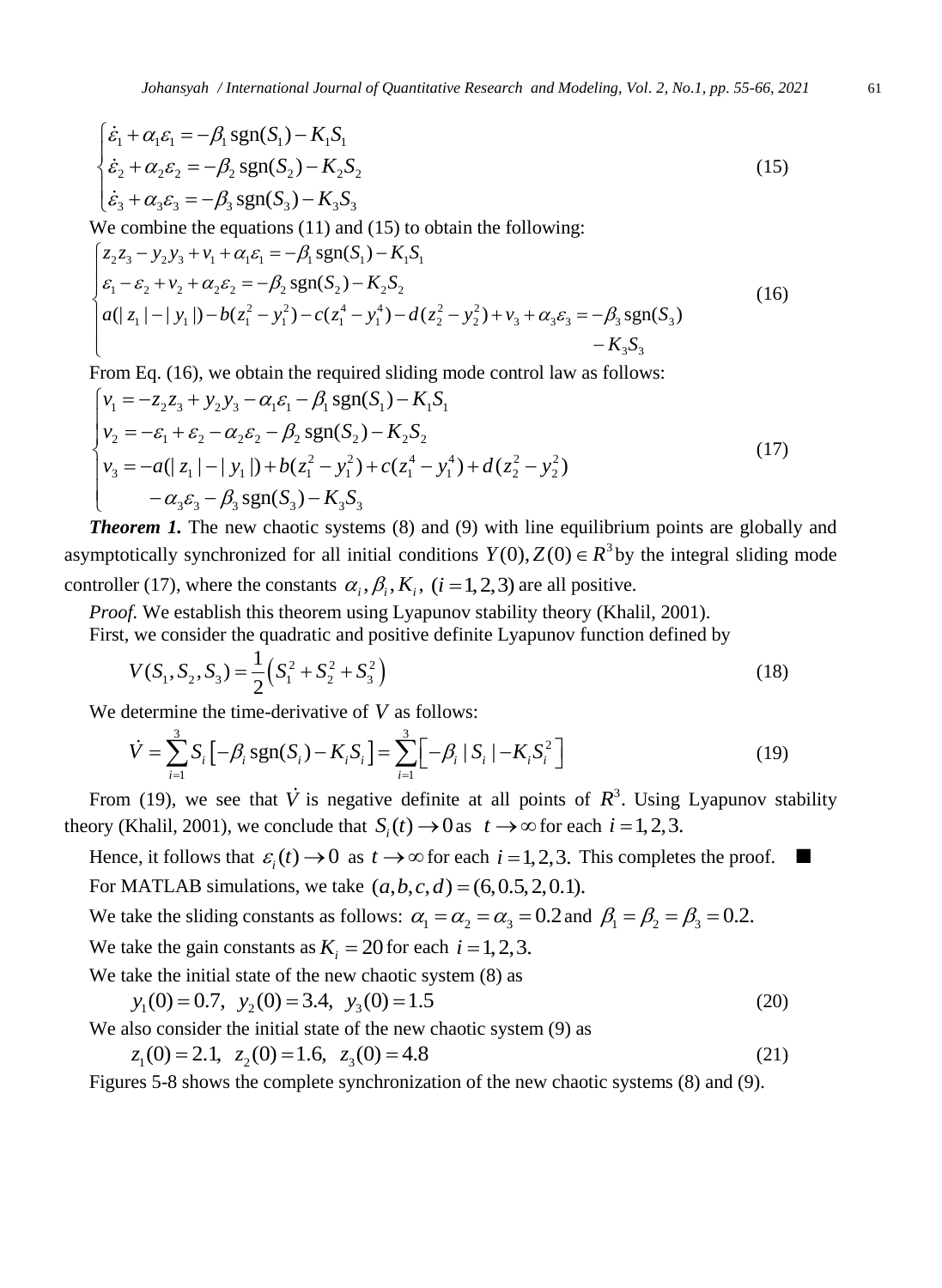

**Figure 5.** Complete synchronization of the states  $y_1$ ,  $z_1$  of the chaotic systems (8) and (9)

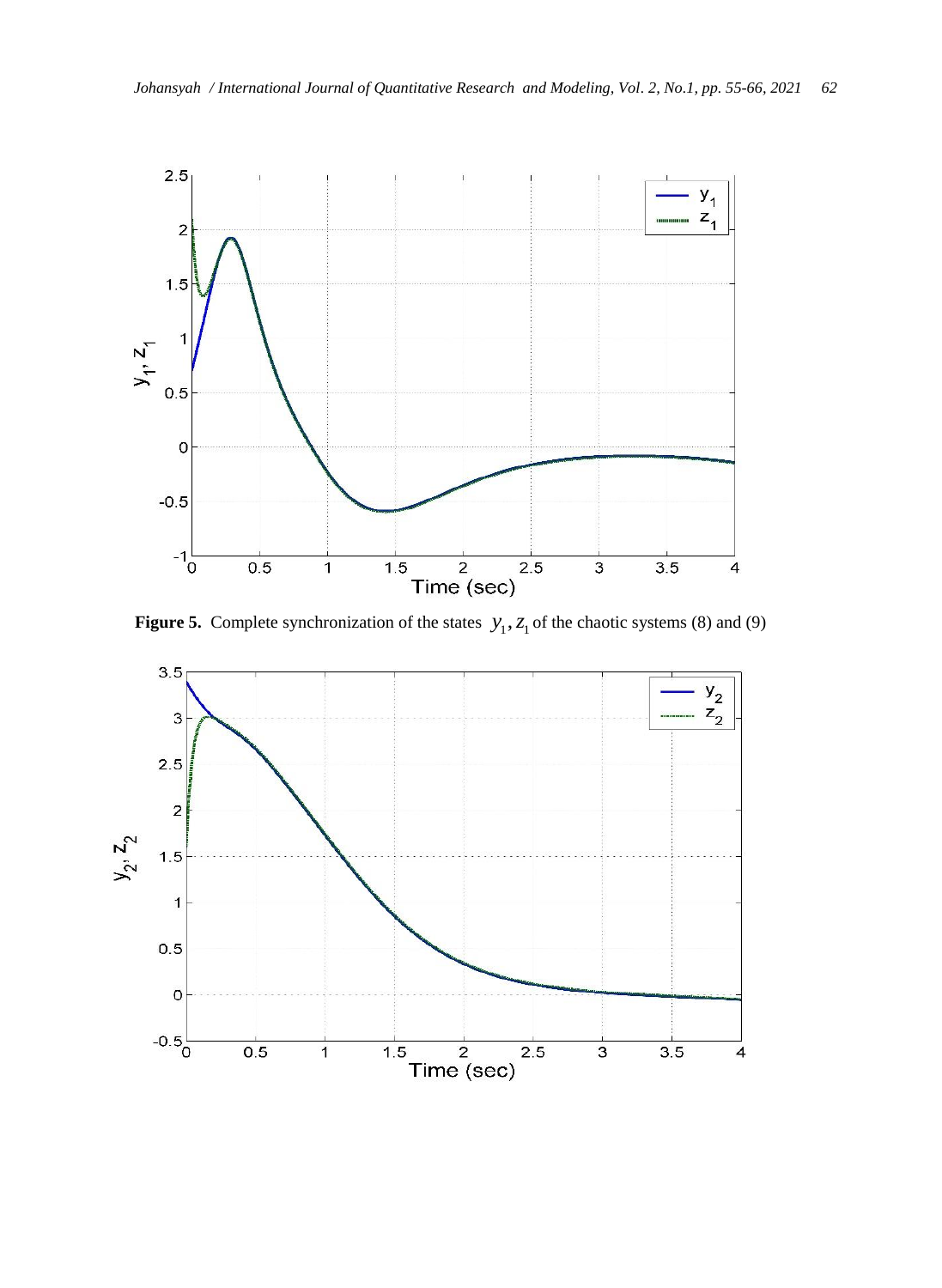

**Figure 6.** Complete synchronization of the states  $y_2$ ,  $z_2$  of the chaotic systems (8) and (9)

**Figure 7.** Complete synchronization of the states  $y_3$ ,  $z_3$  of the chaotic systems (8) and (9)



**Figure 8.** Time history of the synchronization errors between the chaotic systems (8) and (9)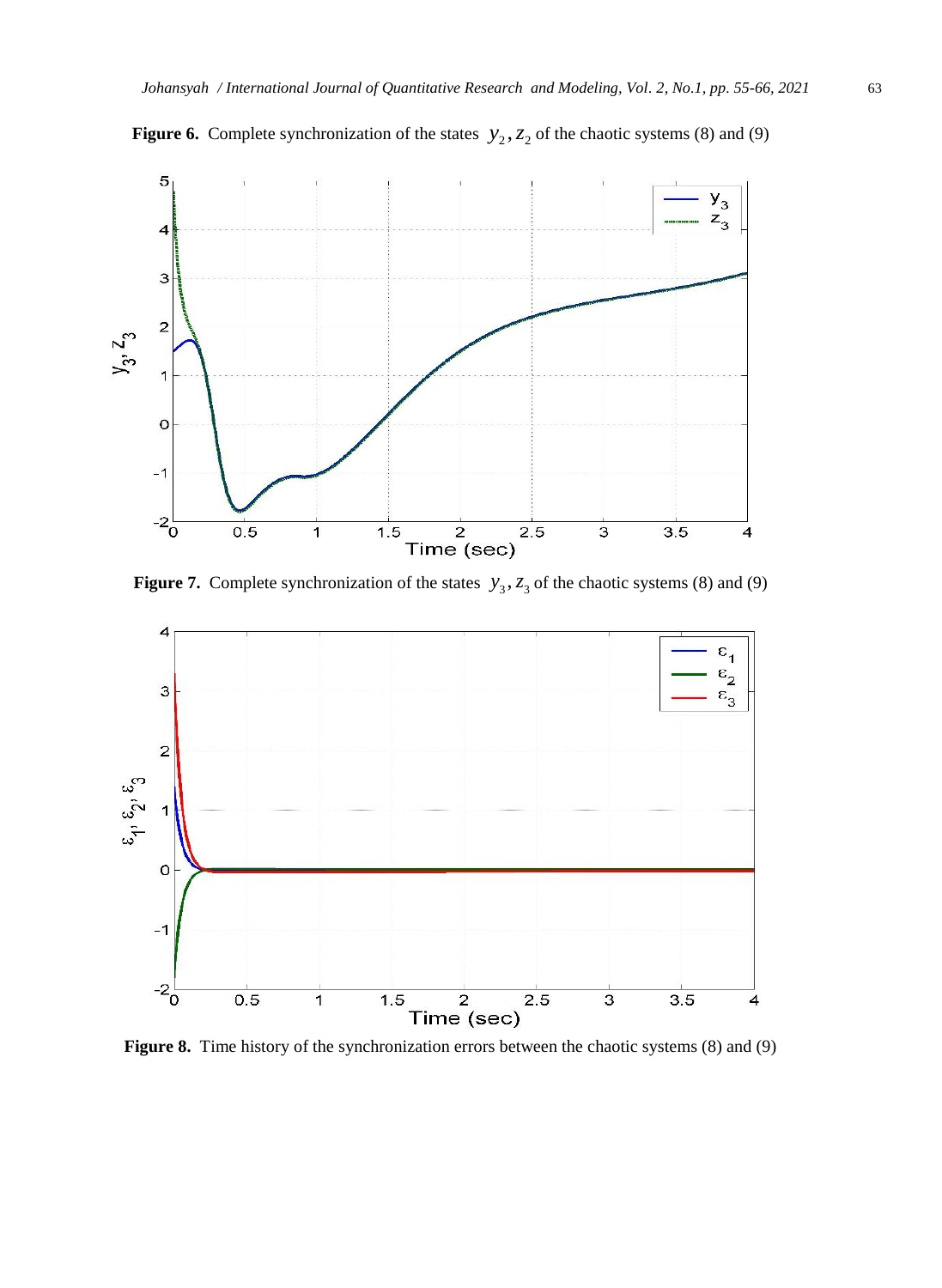## **4. Conclusion**

In this work, we briefed on a new 3-D chaotic system with a line of equilibrium points. We presented a dynamic analysis of the proposed chaotic system with five nonlinear terms such as Lyapunov exponents, Kaplan-Yorke dimension, etc. We exhibited that the new chaotic system with line equilibrium has the special property of multistability with two coexisting chaotic attractors. Using integral sliding mode control, we derived new control results for the complete synchronization of the new chaotic system with itself as leader-follower systems.

#### **References**

- Abro, K. A. and Atangana, A. (2021). Numerical Study and Chaotic Analysis of Meminductor and Memcapacitor Through Fractal–Fractional Differential Operator*. Arabian Journal for Science and Engineering, 46*, 857-871.
- Baysal, V., Erkan, E., & Yilmaz, E. (2021). Impacts of autapse on chaotic resonance in single neurons and small-world neuronal networks. *Philosophical Transactions of the Royal Society A*, *379*(2198), 20200237.
- Belato, D., Weber, H. I., Balthazar, J. M., and Mook, D. T. (2001). Chaotic vibrations of a nonideal electromechanical system. *International Journal of Solids and Structures*, *38*(10-13), 1699-1706.
- Cai, G., and Tan, Z. (2007). Chaos synchronization of a new chaotic system via nonlinear control. *Journal of Uncertain systems*, *1*(3), 235-240.
- Chakraborty, P., and Poria, S. (2019). Extreme multistable synchronisation in coupled dynamical systems. *Pramana*, *93*(2), 1-13.
- Gao, S., Zhang, Y., Zhang, Y., and Zhang, G. (2020). Elman Neural Network Soft-Sensor Model of PVC Polymerization Process Optimized by Chaos Beetle Antennae Search Algorithm. *IEEE Sensors Journal*, *21*(3), 3544-3551.
- Jalal, A. A., Amen, A. I., and Sulaiman, N. A. (2020). Darboux integrability of the simple chaotic flow with a line equilibria differential system. *Chaos, Solitons & Fractals*, *135*, 109712.
- Jang, M. J., Chen, C. L., & Chen, C. O. K. (2002). Sliding mode control of chaos in the cubic Chua's circuit system. *International Journal of Bifurcation and Chaos*, *12*(06), 1437-1449.
- Mobayen, S., Fekih, A., Vaidyanathan, S., & Sambas, A. (2021). Chameleon Chaotic Systems With Quadratic Nonlinearities: An Adaptive Finite-Time Sliding Mode Control Approach and Circuit Simulation. *IEEE Access*, *9*, 64558-64573.
- Moutsinga, C. R. B., Pindza, E., and Mare, E. (2020). A robust spectral integral method for solving chaotic finance systems. *Alexandria Engineering Journal*, *59*(2), 601-611.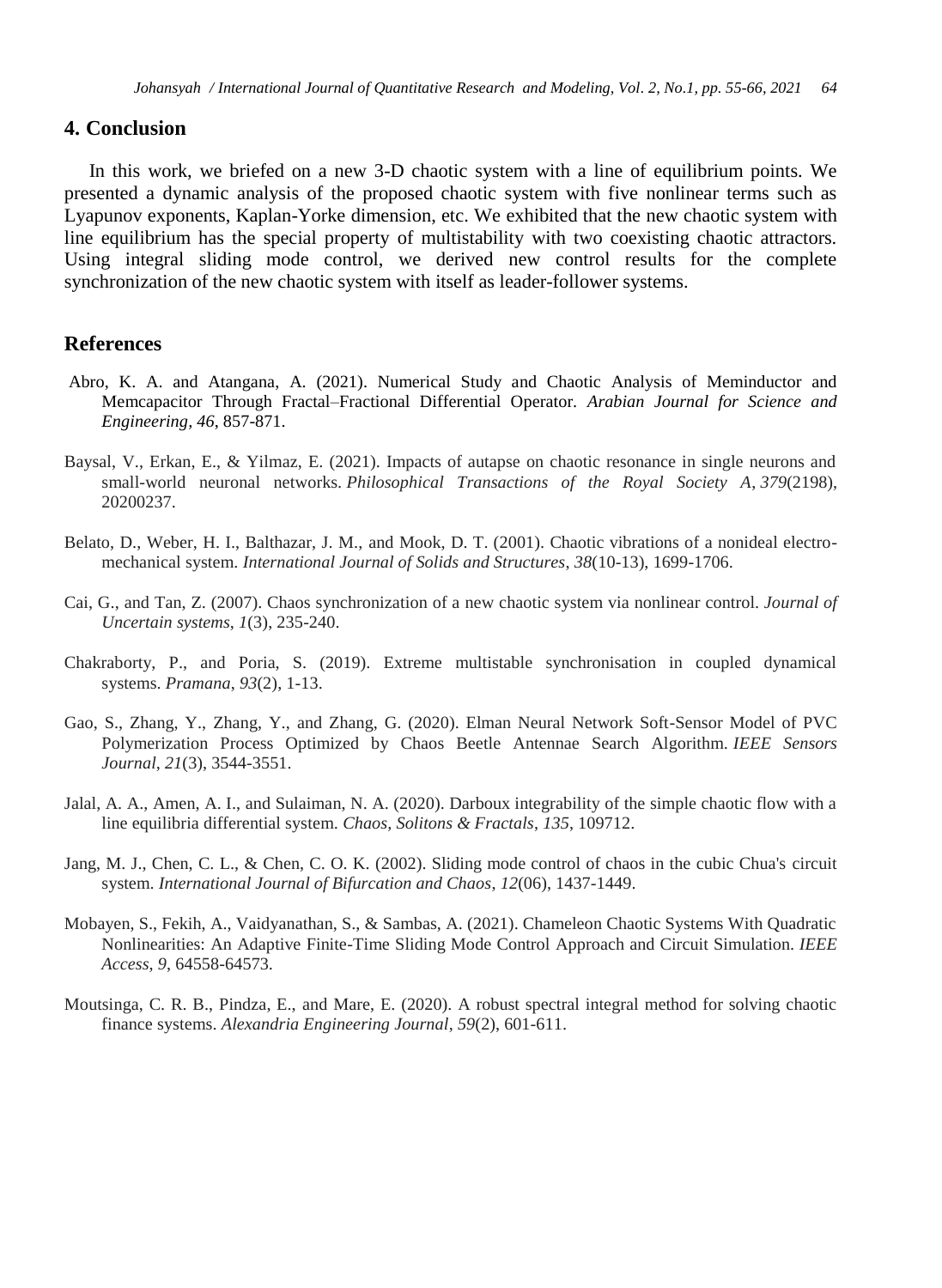- Ouannas, A., Karouma, A., Grassi, G., and Pham, V. T. (2021). A novel secure communications scheme based on chaotic modulation, recursive encryption and chaotic masking. *Alexandria Engineering Journal*, *60*(1), 1873-1884.
- Pan, J., Ding, Q., and Du, B. (2012). A new improved scheme of chaotic masking secure communication based on Lorenz system. *International Journal of Bifurcation and Chaos*, *22*(05), 1250125.
- Peng, C. C., and Chen, C. L. (2008). Robust chaotic control of Lorenz system by backstepping design. *Chaos, Solitons & Fractals*, *37*(2), 598-608.
- Sambas, A., Vaidyanathan, S., Zhang, S., Zeng, Y., Mohamed, M. A., and Mamat, M. (2019). A new doublewing chaotic system with coexisting attractors and line equilibrium: bifurcation analysis and electronic circuit simulation. *IEEE Access*, *7*, 115454-115462.
- Sambas, A., Vaidyanathan, S., Tlelo-Cuautle, E., Abd-El-Atty, B., Abd El-Latif, A. A., Guillén-Fernández, O., Hidayat, Y and Gundara, G. (2020). A 3-D multi-stable system with a peanut-shaped equilibrium curve: Circuit design, FPGA realization, and an application to image encryption. *IEEE Access*, *8*, 137116-137132.
- Sambas, A., Vaidyanathan, S., Zhang, S., Mohamed, M. A., Zeng, Y., and Azar, A. T. (2021a). A new 3-D chaotic jerk system with a saddle-focus rest point at the origin, its active backstepping control, and circuit realization. In *Backstepping Control of Nonlinear Dynamical Systems* (pp. 95-114). Academic Press.
- Sambas, A., Vaidyanathan, S., Bonny, T., Zhang, S., Hidayat, Y., Gundara, G., and Mamat, M. (2021b). Mathematical Model and FPGA Realization of a Multi-Stable Chaotic Dynamical System with a Closed Butterfly-Like Curve of Equilibrium Points. *Applied Sciences*, *11*(2), 788.
- Sukono, Sambas, A., He, S., Liu, H., Vaidyanathan, S., Hidayat, Y., and Saputra, J. (2020). Dynamical analysis and adaptive fuzzy control for the fractional-order financial risk chaotic system. *Advances in Difference Equations*, *674*(1), 1-12.
- Qi, G., Chen, G., Du, S., Chen, Z., and Yuan, Z. (2005). Analysis of a new chaotic system. *Physica A: Statistical Mechanics and its Applications*, *352*(2-4), 295-308.
- Qin, C., Sun, K., and He, S. (2021). Characteristic Analysis of Fractional-Order Memristor-Based Hypogenetic Jerk System and Its DSP Implementation. *Electronics*, *10*(7), 841.
- Tlelo-Cuautle, E., de la Fraga, L. G., Pham, V. T., Volos, C., Jafari, S., and de Jesus Quintas-Valles, A. (2017). Dynamics, FPGA realization and application of a chaotic system with an infinite number of equilibrium points. *Nonlinear Dynamics*, *89*(2), 1129-1139.
- Vaidyanathan, S. (2015). Adaptive control of the FitzHugh-Nagumo chaotic neuron model. *International Journal of PharmTech Research*, *8*(6), 117-127.
- Vaidyanathan, S., Sambas, A., Mamat, M., and Sanjaya, W. S. M. (2017). A new three-dimensional chaotic system with a hidden attractor, circuit design and application in wireless mobile robot. *Archives of Control Sciences*, *27*(4), 541-554.